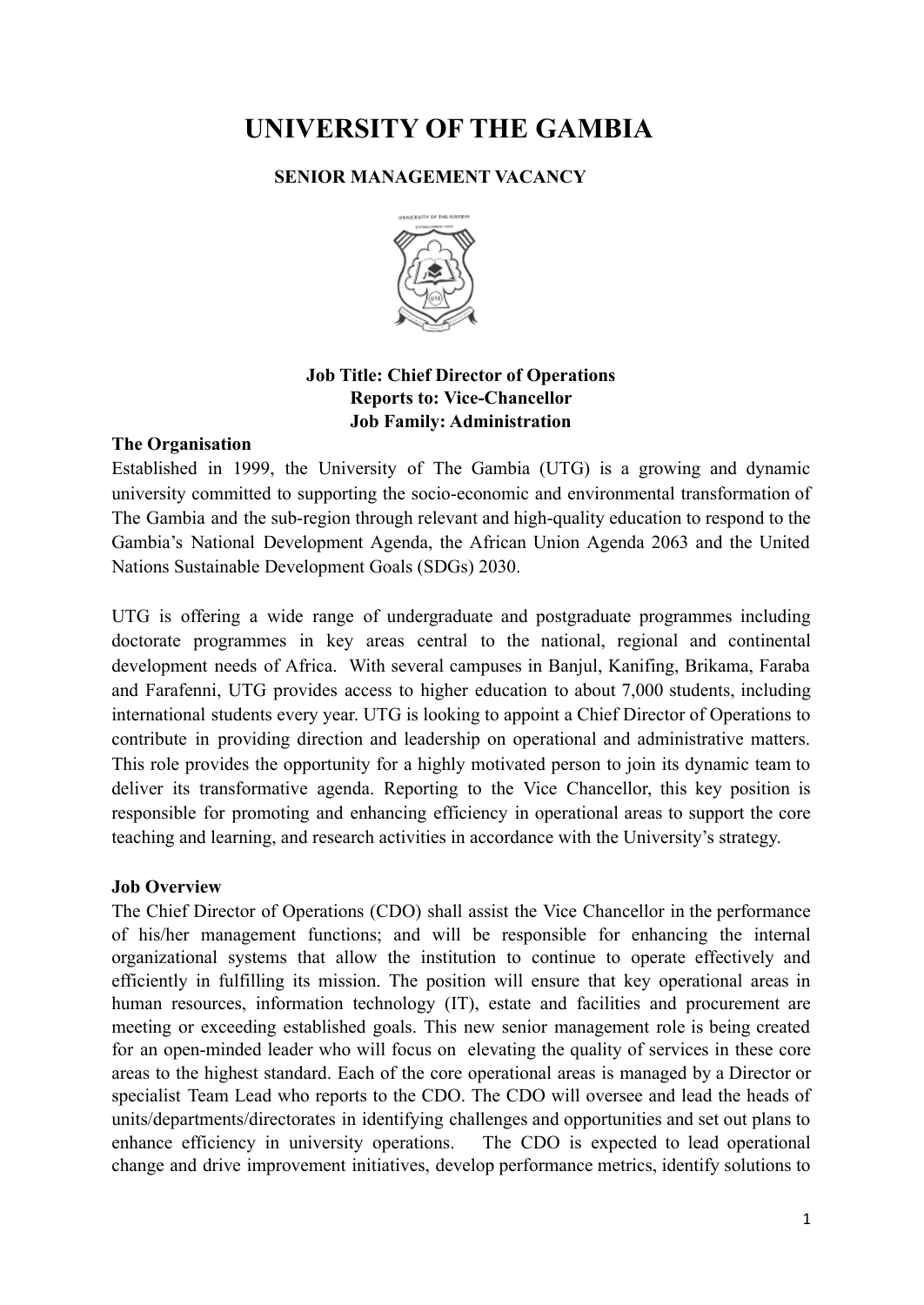improve cost-effectiveness and support sustainability goals, working closely with Senior Management, to meet stakeholder expectations and deliver tangible results. The CDO will ensure that all activities and operations are performed in compliance with rules and regulations and other relevant policies and guidelines of UTG. Business continuity and identifying, tracking and managing risk are important elements of the role. Establishing strong working relationships with campus stakeholders, staff representatives, local government and partner organisations will be key to success. He/she shall hold office for 5 years and may be eligible for reappointment for another term with the approval of the Council.

#### **Key tasks and responsibilities include**

#### **1. LEADERSHIP**

Participate in developing and implementing a strategic plan that supports the institution's vision, translating the strategic plan to ensure operational support is enhanced in response to changing internal and external factors.

Lead planning in key operational areas of Human Resources, Information Technology (IT), Facilities and Procurement.

Lead the analysis of internal operations to identify areas for structural change and process enhancement.

Establish a framework to nurture and enhance the capacity of the next generation of leaders.

#### **2. HUMAN RESOURCE MANAGEMENT**

Work with the Senior Management Team to determine the hiring needs in response to the university's strategy to create a human capital development plan, which focuses on professional development and employee retention.

Lead the implementation of an institution-wide goal setting performance management system with mid-term reviews and annual appraisals based on actionable goals for continuous performance improvement and growth.

Oversee institutional operations for building a highly inclusive culture for employee productivity, ensuring team members thrive and institutional outcomes are met.

#### **3. PROCUREMENT**

Engage directly with internal/external stakeholders to ensure that procurement delivers innovative, fit for purpose outcomes which are aligned to University objectives and Government policy.

Lead the development of guidance documents on tendering and provide training on procurement rules relevant to UTG and government.

Ensure compliance in tendering, award and contract management of a range of procurement projects including IT & telecoms, professional, campus services, estates and facilities, laboratories and medical equipment.

Drive strategic initiatives from market engagement and spend analyses to deliver savings and other cost efficiencies.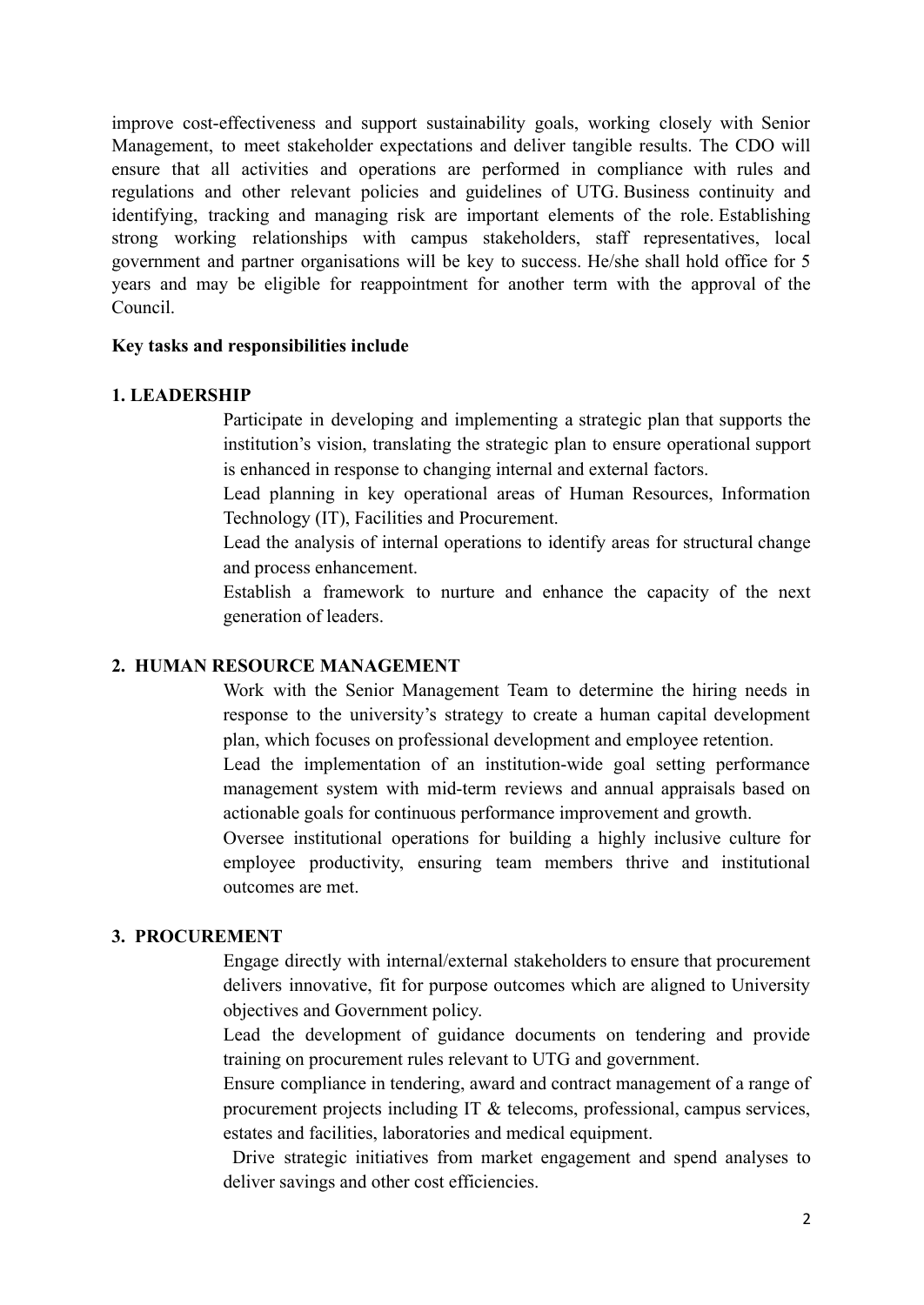#### **4. INFORMATION TECHNOLOGY**

Lead the development of a medium term strategy on digital ways of working including distance learning and blended delivery to enhance accessibility and the experience of students and staff.

Lead the development of a new Data Governance Framework embedding best practice in the way the University manages its data assets, in particular data needed to inform planning and decision-making.

Oversee investment in digital technology and skills development to strengthen teaching and learning, research, and partnership building to meet the needs of the university community.

Oversee the security, compliance, operation and evaluation of the IT infrastructure, systems, applications in line with the University's overall objectives and to ensure that all IT users (including students, staff and visitors) are assured of an excellent IT experience.

## **5. ESTATES AND FACILITIES MANAGEMENT**

Oversee the development and management of health and safety systems and communication of compliance related topics to staff, students and other stakeholders to embed a 'safety culture' into daily activities.

Develop a strategy for the acquisition of real estate and maintenance of buildings, physical infrastructure and facilities, set targets to improve environmental performance/ sustainability and embed an institutional approach to using renewable energy in campuses.

Develop strategy for the relocation to the new campus/space at Faraba and management of the physical space at various campuses, including work of in-house facilities' staff and external contractors for maintenance of landscape features and estate and teaching facilities.

Ensure a comprehensive coordination of the work of security staff and an external security company as required, to ensure that campuses are safe and enjoyable places.

Develop a University's vehicle fleet policy, parking management system and transport plan to ensure that access to, and around the university's campuses is facilitated for students, staff and visitors.

Oversee the development and implementation of recreation spaces and facilities in campuses.

#### **6. REPORTING**

Report to the Vice Chancellor on the corporate KPIs/Dashboard relating to operations, in line with the university strategic plan.

#### **7. OTHER FUNCTIONS**

Perform other functions as delegated by the Vice Chancellor.